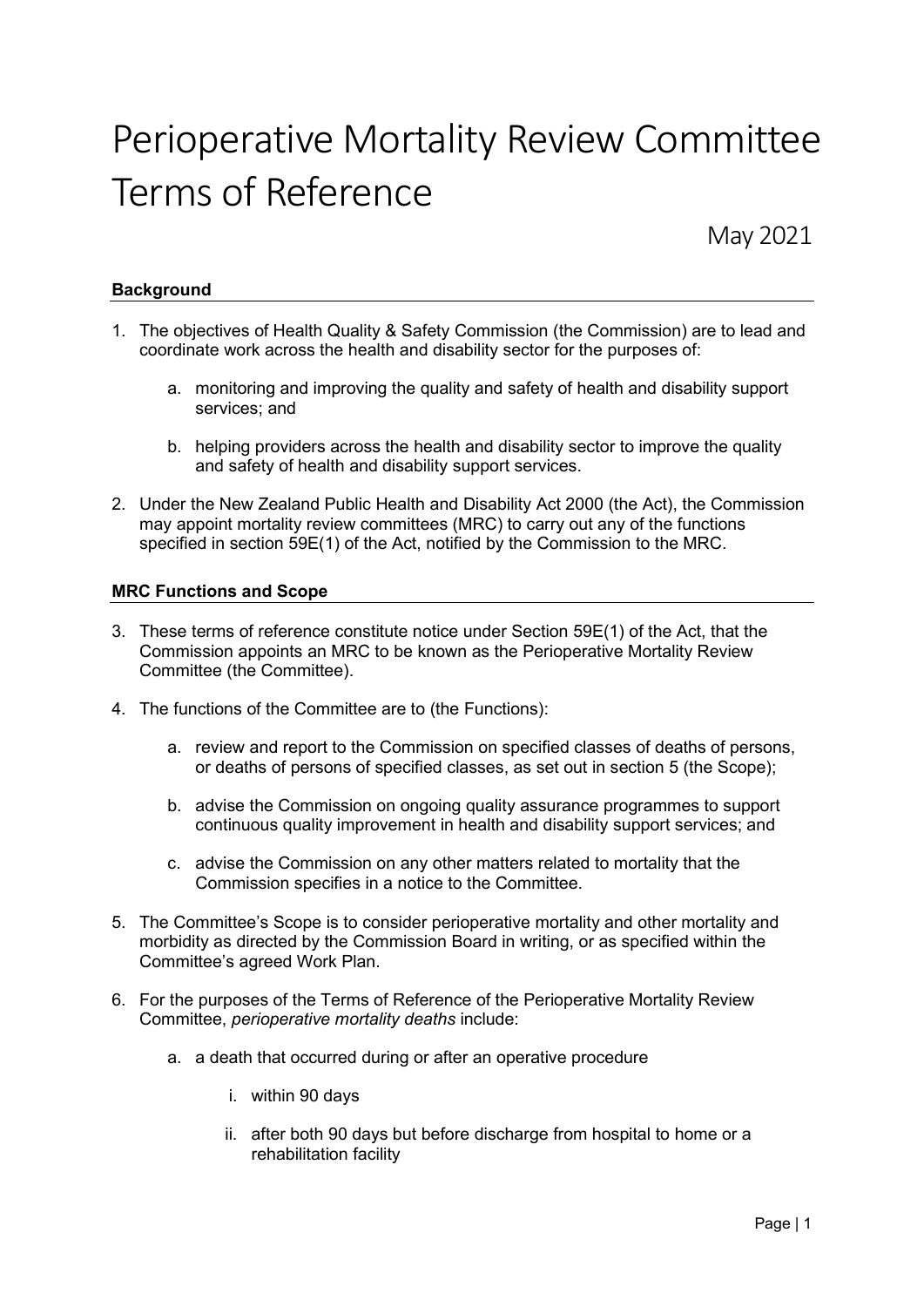- b. The POMRC will continue to review deaths during or after an operative procedure that occur within 30 days in the categories set out above
- c. c. a death that occurred whilst under the care of a surgeon in hospital even though an operation was NOT undertaken.
- d. d. A death that occurred during or after an anaesthetic (local, regional or general) or sedation.
- 7. For the purposes of this definition:
	- a. An operative procedure is defined as any procedure requiring anaesthesia (local, regional or general) or sedation.
	- b. A surgeon is defined as a doctor who has achieved vocational registration with the Medical Council of New Zealand in a speciality of surgery (including oral surgery).
	- c. For the removal of doubt, gastroscopies, colonoscopies, and cardiac or vascular angiographic procedures (diagnostic or therapeutic) carried out in designated endoscopy or radiological rooms would be included in this definition.
- 8. The MRC is an independent advisor to the Commission. It will obtain information and undertake independent analysis, based on strategies and methodologies it designs, to inform and assist the Commission to reduce morbidity and mortality, within the Scope.

# Approach to performing its Functions

- 9. In performing its Functions, the Committee will:
	- a. provide independent advice to the Commission with a view to reducing the numbers of deaths within the Scope;
	- b. give effect to the Commission's responsibilities under Te Tiriti o Waitangi and ensure its review methodology, reports and recommendations contribute to achieving equitable outcomes for Māori by:
		- i. implementing Te Pou, Māori responsive rubric and guidelines<sup>1</sup>
		- ii. considering advice from Ngā Pou Arawhenua and other Māori stakeholders.
	- c. consult and engage with an appropriate range of stakeholders (including relevant Māori, and consumer representatives) in relation to informing and carrying out its Functions; and
	- d. ensure its advice and recommendations comply with the laws of New Zealand.

#### Work Plan

10. In accordance with section 59E(2) of the Act, the Committee is required to develop a strategic plan and methodologies that:

<sup>1</sup> https://www.hqsc.govt.nz/publications-and-resources/publication/3903/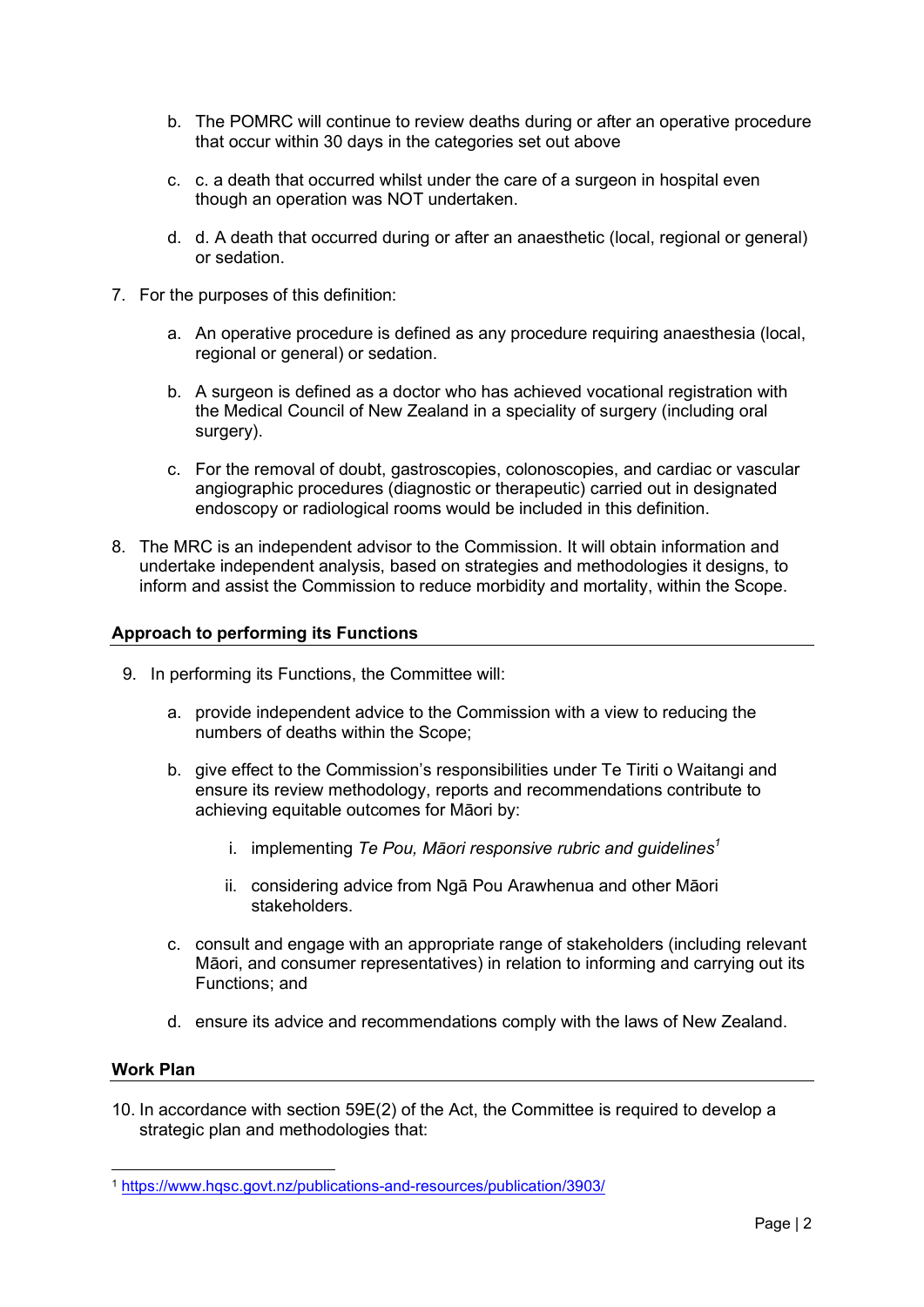- a. are designed to reduce morbidity and mortality; and
- b. are relevant to the Committee's Functions.
- 11. By March of each year, the Committee will submit to the Commission for its approval, a proposed programme of work for the following financial year that sets out the Committee's:
	- a. strategic plan, methodologies and activities to undertake its activities in accordance with these terms of reference and achieve the Commission's expectations communicated to the Committee in Letters of Expectation;
	- b. approach to delivering the Commission's reporting requirements;
	- c. plan to disseminate (including publish) the Committee's recommendations; and
	- d. budget for undertaking the programme of work.
- 12. If the Commission approves the proposed programme of work (the Work Plan), it will allocate a budget to it. The Committee must achieve the Work Plan within the assigned budget (the Committee's Budget).
- 13. In any case where the Budget is insufficient to achieve the Work Plan (e.g. due to unexpected higher costs), the Committee will discuss and agree with the Commission a variation to the Work Plan.

# Data collection, reports and other activities

- 14. The Commission will, in accordance with the Work Plan and from the Committee's Budget fund mortality data collection, analysis, and review activities relevant to the Scope, to inform the Committee and assist it to perform its Functions.
- 15. The Committee will oversee the activities described in section 14 to ensure its advice to the Commission is relevant, evidence-based and provided as quickly as practicable.
- 16. The Committee will provide advice to service providers in the health (including DHBs) and social sectors, on developing and enhancing systems to:
	- a. collect data in relation to the Scope;
	- b. monitor the number, categories and demographics of deaths relevant to the Scope, and to identify patterns and trends over time;
	- c. ensure the security of Information.
- 17. The Committee will report its advice and recommendations to the Commission based on its independent review and analysis. The Commission will receive and consider such reports.

#### Working relationships and communications

18. The Committee will develop and maintain positive working relationships with: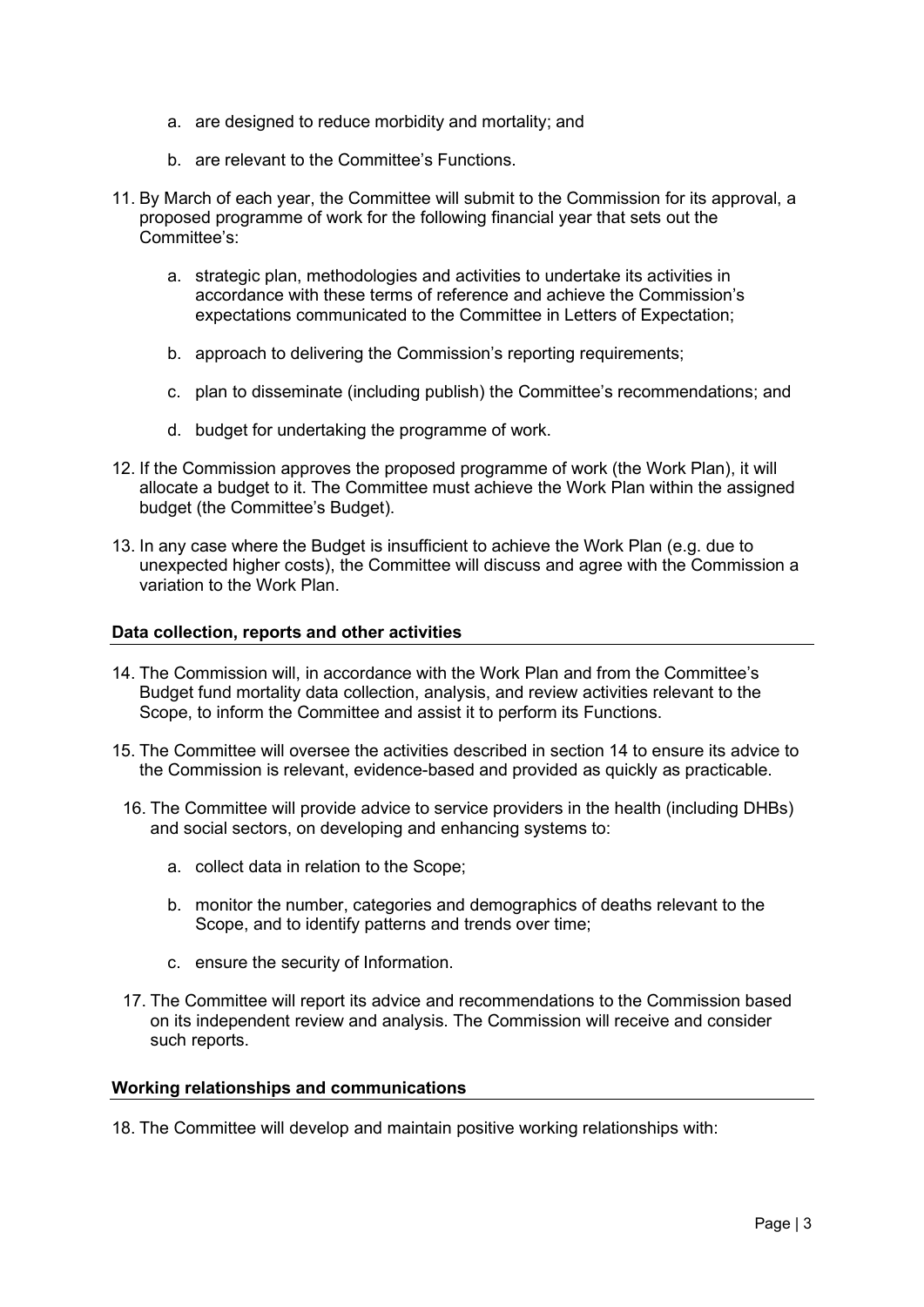- a. other MRCs and the Commission, to ensure coordination and integration of their respective functions, minimise duplication, and improve efficiency and sustainability;
- b. relevant government bodies;
- c. relevant stakeholder organisations; and
- d. the MRC Māori Caucus, Ngā Pou Arawhenua.
- 19. The Committee will share with other MRCs, information it obtains in the course of performing its functions, provided:
	- a. the information to be shared is relevant to the functions of the receiving MRC(s); and
	- b. sharing the information with the receiving MRC is in accordance with the provisions in Schedule 5 to the Act.
- 20. The Committee (and its members) will advise the Commission in writing before it makes any media statements, public comment or publication in accordance with the Commission's communications policies.

# Composition of the Committee

- 21. The Committee will have a maximum of eight members.
- 22. One member will have relevant, lived experience, whānau, consumer expertise and will provide a whānau, consumer, community perspective, and will be well networked to whānau, consumer, community groups.
- 23. The other members will together have knowledge and or expertise covering the following areas:
	- a. substantial clinical experience and national credibility in one or more of the following: anaesthesia; surgery; obstetrics and gynaecology; intensive care; surgical nursing; and procedural internal medicine (e.g. cardiology)
	- b. knowledge of and experience in clinical epidemiology
	- c. knowledge of quality and risk management, in particular quality improvement in the health sector, and including Māori quality frameworks
	- d. knowledge of quantitative and qualitative data and information gathering systems and analysis, including Maori research frameworks and methodologies
	- e. senior level health service provision and management, both public and private
	- f. knowledge of and experience in Māori health, Te Tiriti o Waitangi and health equity for Māori
	- g. knowledge of the health of other ethnicities and people with disabilities, and health inequity.

24. Members will be able to work strategically and have credibility in relevant communities.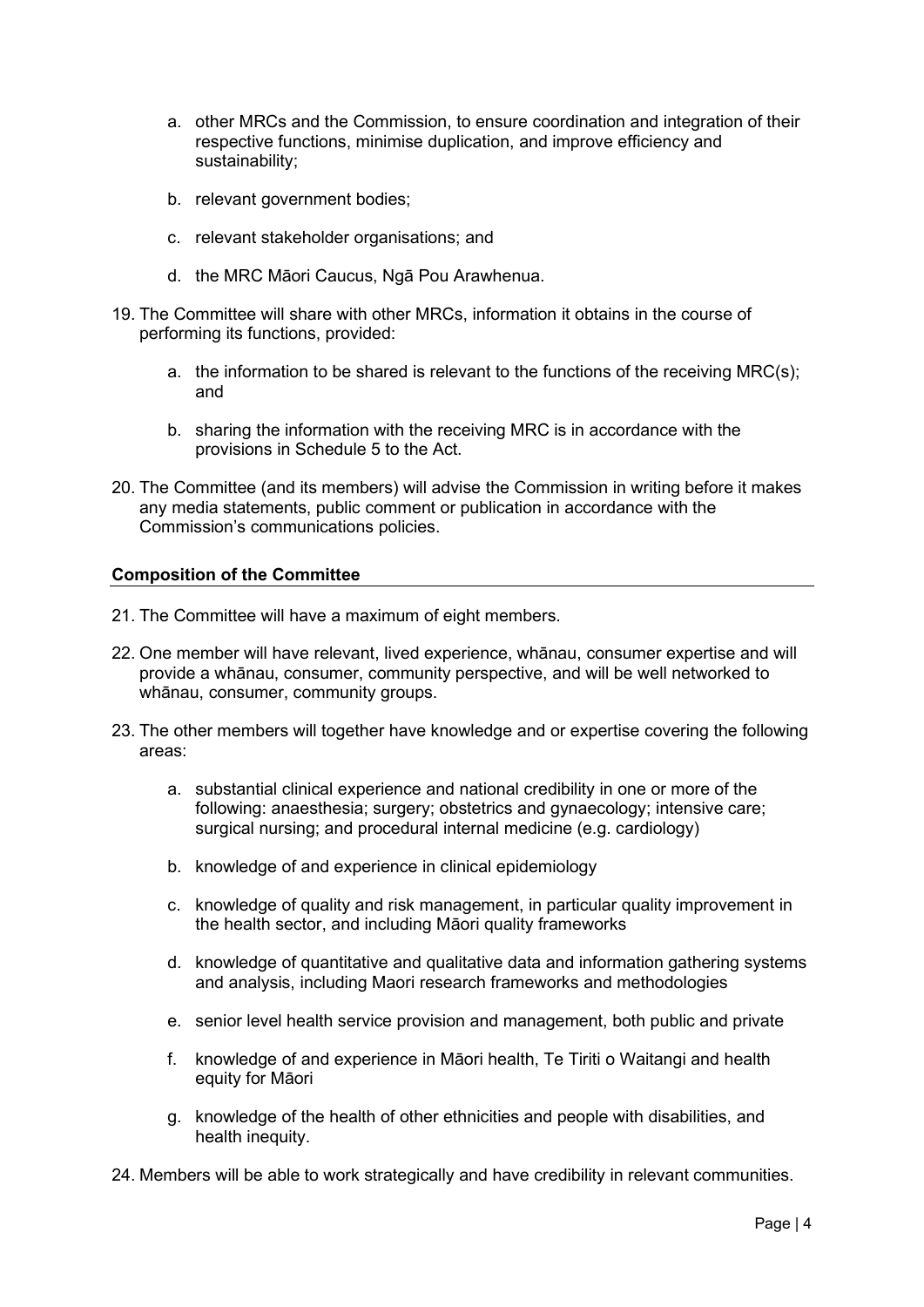# Member's terms of appointment

- 25. Members of the Committee are appointed by the Commission for a term of up to three years. Members may be appointed for further terms, however, reappointment is not automatic, nor should it be expected.
- 26. The Commission may use a number of selection methods in order to bring specific knowledge and expertise to a Committee. This may include calling for nominations from expert groups to approaching appropriate people individually when required.
- 27. Any member of the Committee may at any time resign as a member by advising the Commission in writing.
- 28. The Commission may remove any member of the Committee at any time for inability to perform the functions of membership, conflict of interest, bankruptcy, neglect of duty, or misconduct, each proved to the Commission's satisfaction.
- 29. The Commission may from time to time alter or reconstitute the Committee, or discharge any member of the Committee or appoint new members to the Committee for the purpose of decreasing or increasing the membership, filling any vacancies or ensuring coverage of expertise as anticipated in sections 22 and 23.
- 30. Member's fees will be set with reference to the Cabinet Fees Framework<sup>2</sup> and specified in each member's letter of appointment.
- 31. Actual and reasonable expenses for activities required by the Committee of its members (e.g. travel, accommodation) will be met from the Committee's Budget provided the Secretariat has approved the expense prior to it being incurred.

#### Collaboration with other organisations

- 32. In order for the Committee to work collaboratively with other organisations, groups, or individuals that have an interest in, or will be affected by, its activities and advice, the Committee may invite representatives of stakeholder organisations (including from the Public Sector) to attend and speak at its meetings.
- 33. To avoid doubt, such representatives are not members of the Committee, have no voting rights and are not entitled to members' fees.
- 34. Attendance by such representatives at committee meetings, will be at the cost of their respective organisation.

# Co-opting additional expertise

- 35. The Committee may co-opt additional people to the Committee or to working groups of the Committee, where it determines additional expertise is required.
- 36. The expense associated with additional co-opted resources must be met within the Committee's Budget.

<sup>&</sup>lt;sup>2</sup> Cabinet Fees Framework https://www.publicservice.govt.nz/our-

work/fees/#:~:text=Guidance%20on%20fees%20paid%20to,Fees%20Framework%20(the%20Frame work)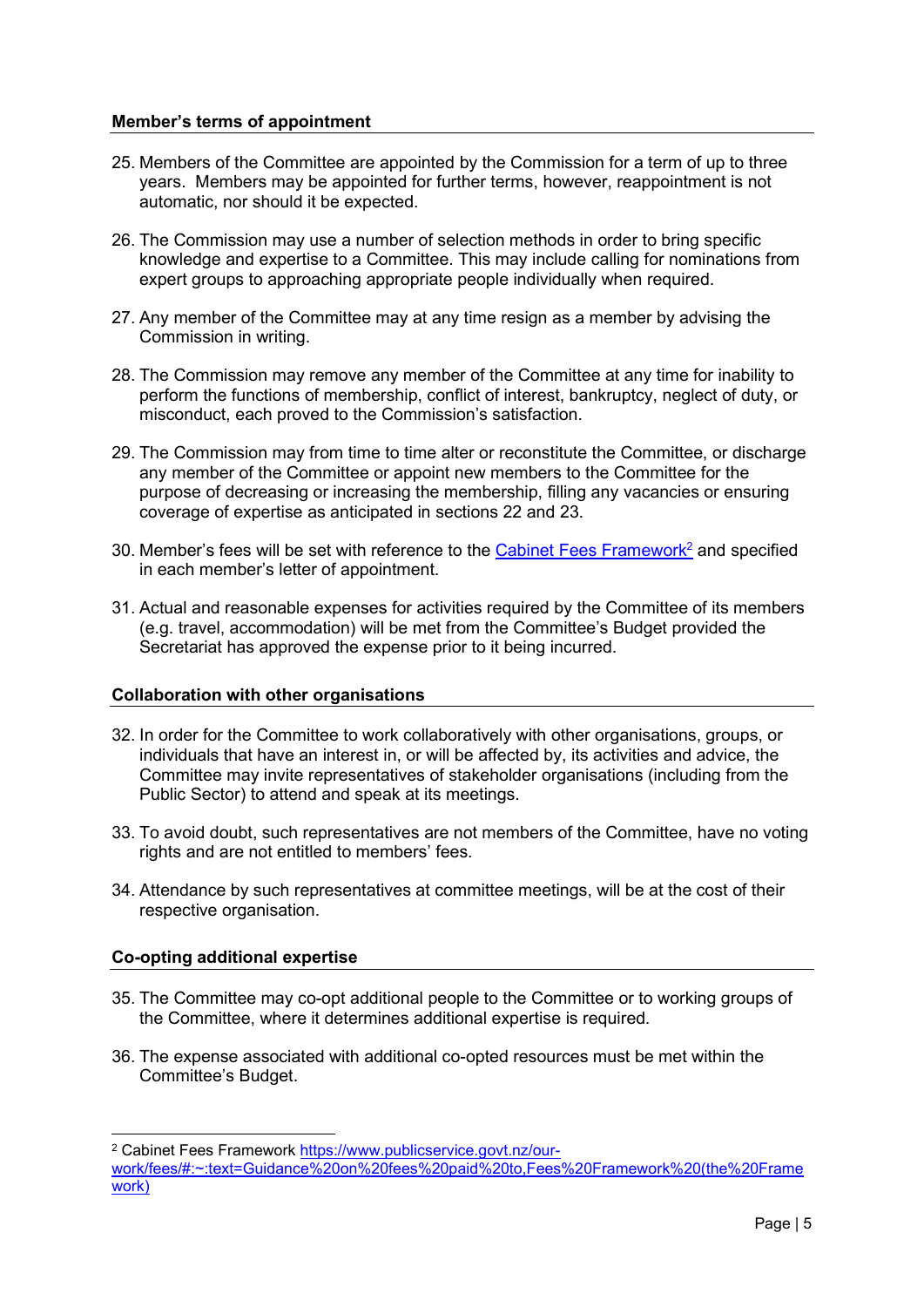37. Such co-opted persons are not members of the Committee, have no voting rights and are not entitled to members' fees.

# Meetings and Procedures

- 38. The Committee will determine and regulate its own procedures in consultation with the Secretariat provided those procedures are within the Budget and not inconsistent with the Act. Such procedures will be recorded and maintained by the Secretariat, and cover matters including:
	- a. the timing and frequency of meetings;
	- b. attendance expectations of members;
	- c. the quorum of the Committee that must be present to conduct the Committee's business; and
	- d. how the Committee will make decisions and treatment of dissenting views.
- 39. The Chair is responsible for ensuring minutes are taken at each meeting and a record of decisions is maintained.

# Chairs and Deputy Chair

- 40. The Commission will appoint up to two members of the Committee to be either Co-Chairs or Chair and Deputy Chair. A co-chair allowance is applicable where the Commission identifies the opportunity to reflect a suitable Māori/Crown partnership and there is Committee member interest in being appointed to the role.
- 41. One or both Chairs will:
	- a. preside at every meeting of the Committee
	- b. attend regular meetings of the MRC Chairs (Chairs' Meetings) to ensure cooperation and integration across MRCs wherever possible, and the best allocation of limited resources
	- c. meet with the Commission, on its request
	- d. attend other MRC meetings at the Commission's request.
- 42. The Deputy Chairperson (where one is appointed) may act as the Chair in situations where the Chairperson is not present or is otherwise unable to act.

#### Role and responsibilities of the Committee and its members

- 43. The Committee as a whole will:
	- a. ensure that the independent views of members are given due weight and consideration;
	- b. ensure fair and full participation of members;
	- c. regularly review its own performance; and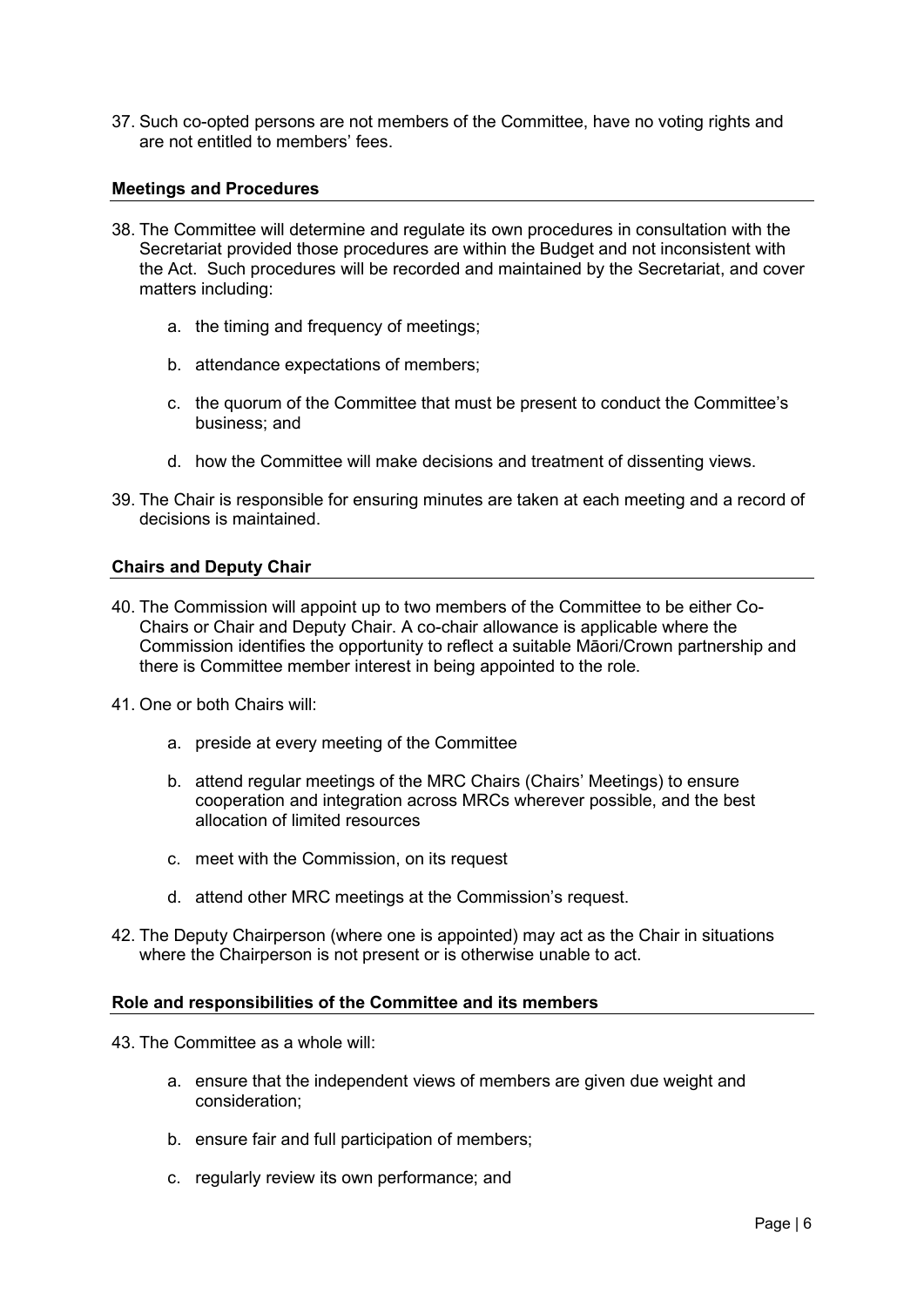- d. give effect to its responsibilities under Te Tiriti o Waitangi.
- 44. All Committee members (including the Chairs and Deputy Chair) will:
	- a. participate actively in Committee meetings and relevant events;
	- b. communicate and engage with other committee members constructively;
	- c. support the Committee's work;
	- d. prepare in advance for meetings and other duties;
	- e. demonstrate their commitment by attending all meetings (where relevant);
	- f. be informed about the Committee and its strategic environment;
	- g. commit to representing the interests of the Committee as a whole; and
	- h. be committed to the Committee's continual improvement by participating in selfassessment processes and professional development opportunities that support the Committee's work, including as made available or recommended by the Chair or the Commission.
- 45. Members must remain fully familiar with the duties and obligation of their position at all times and ensure they:
	- a. comply with the Act;
	- b. act with honesty and integrity;
	- c. act in good faith and not at the expense of the Committee's interests;
	- d. act with reasonable skill, diligence and care;
	- e. not disclose information gained in their capacity as a member; and
	- f. maintain their independence (see also 'Conflicts of Interest' below).
- 46. Members attend meetings and undertake Committee activities as independent persons responsible to the Committee as a whole. Members are not appointed as representatives of professional organisations and groups. The Committee should not, therefore, assume that a particular group's interests have been taken into account because a member is associated with a particular group.

# Conflicts of Interest

- 47. Members must perform their functions in good faith, honestly and impartially and avoid situations that might compromise their integrity or otherwise lead to conflicts of interest. Proper observation of these principles will protect the Committee and its members and will ensure that it provides independent advice and retains the Commission's and public confidence.
- 48. Members are required to declare any relevant interests to the full Committee and the Commission. In accordance with Conflicts of Interest Guide, the Commission will,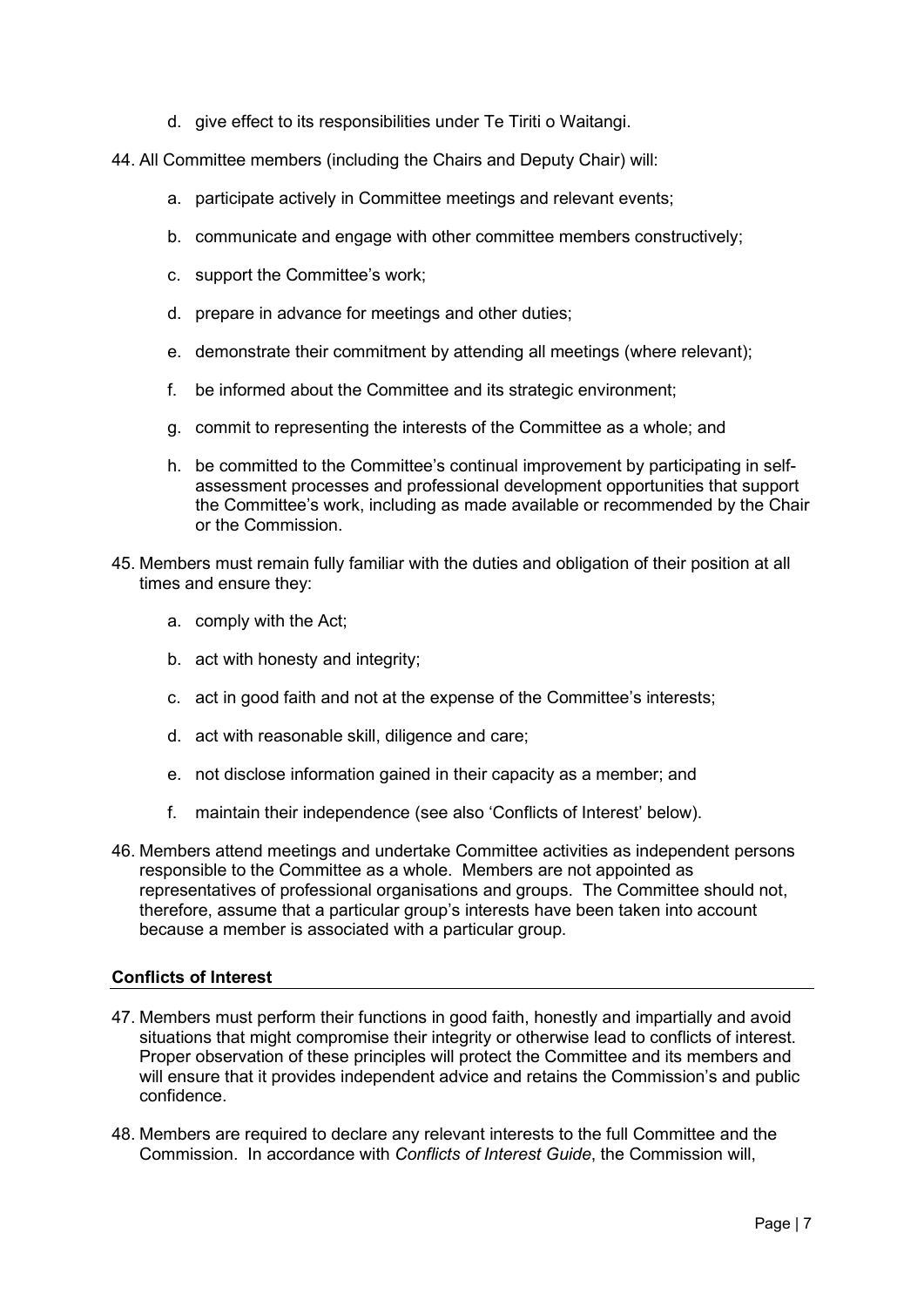determine whether or not the interest represents a conflict, and if so, what action will be taken.

49. Members will declare any actual, potential or perceived conflicts of interest at the start of each meeting.

# **Confidentiality**

50. In these terms of reference, 'Information' means any information

- a. that is personal information within the meaning of section 2(1) of the Privacy Act 1993; and
- b. that became known to any member or executive officer or agent of a mortality review committee only because of the committee's functions being carried out (for example, because it is contained in a document created, and made available to the member or executive officer or agent, only because of those functions being carried out), whether or not the carrying out of those functions is completed.
- 51. The maintenance of confidentiality of Information is crucial to the functioning of the Committee. Members must comply with the provisions of Schedule 5 to the Act regarding production, disclosure and recording of information.<sup>3</sup>

#### **Secretariat**

- 52. The Commission employs staff to assist the Committee and act as its secretariat (the Secretariat). The cost of the Secretariat to the Commission is funded by the Committee's Budget.
- 53. The Committee is expected to work constructively and cooperatively with the Secretariat, and vice-versa.
- 54. The Secretariat acts on the instruction of a Chair/ or both Chairs where relevant.
- 55. The Secretariat will support the Committee in the performance of its Functions, including by providing:
	- a. expert subject matter knowledge and expertise, policy analysis and analytical support and guidance in relation to matters outside the scope of the Members collective expertise e.g. guidance on governmental and ministerial processes;
	- b. budget management, contract management and service procurement to assist the Committee to achieve its Work Plan within the Committee's Budget;
	- c. central communications systems support for correspondence and public relations purposes, including secure communication between Committee Members and 'agents'<sup>4</sup> ;
	- d. liaison on behalf of the Committee within and across government and nongovernment organisations;

<sup>3</sup> Note, disclosure of information contrary to Schedule 5 of the Act is an offence.

<sup>4</sup> Appointed in accordance with Schedule 5 of the Act